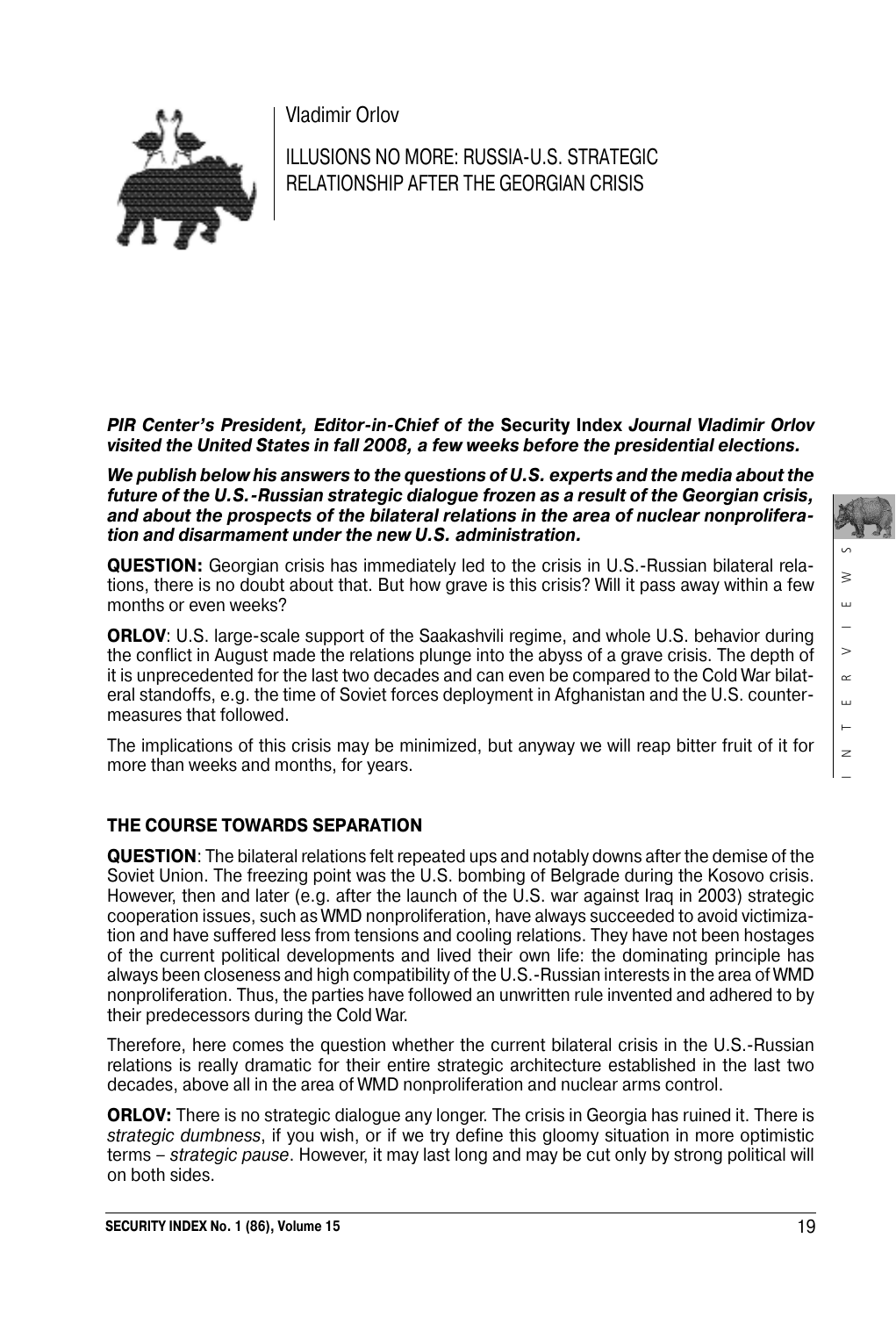It would not be correct to compare the current situation with the previous deterioration of rela tions, e.g. with the case of Kosovo.

*Firstly*, Russia of 2008 has little in common with the country ten years ago, when the Yugoslav drama was unveiling. Nowadays the state has strong economy, relies on the ideology of rising nationalism and sees no reason to set up sustainable alliances. Russia considers itself to be a country with self-reliance and an influential international actor *a priori*.

Washington is used to considering itself the hub of the universe, the magnet for various colli sions and interests. There is no doubt that Russia in the early 1990s, immediately after the demise of the Soviet Union contributed to this image of America – Moscow's behavior was often humble and normally passive. But we correct our mistakes, we learn the lessons.

Not many in Washington will believe it, but for the current foreign policymakers in the Kremlin the relations with Washington are not at the top of the list – they fall behind ties with the neigh bors, i.e. CIS and Europe, and even behind China. Under these circumstances, confrontation with the United States, even as worse as the new cold war, is not regarded as something critical, unacceptable, as a psychological red line that should not be crossed.

For those who are not well aware of the Russian foreign policy particularities, but who know well the U.S. policymaking, it may help to make a spoonerism. Many in the Kremlin (I use this term, even though with the high degree of simplification, to identify the people in Moscow who are involved in political decisionmaking) think of the U.S.A in the same terms as Dick Cheney thinks about Russia. Moreover, they do not hide or feel ashamed about this in Moscow and easily agree that they learn from the Americans how to behave in the modern world. Nonetheless, it is not Cheney who is very popular as a teacher, but Ronald Reagan with his operations against the Bishop regime in Grenada and Manuel Noriega in Panama. Not surprisingly these examples were mentioned by Russian ambassador to NATO Dmitry Rogozin, when he was explaining Russia's attitude towards Georgia. At the same time, while Moscow publicly condemns the United States for neglecting the international law, there is an entire generation of Russian politicians who do not trust in the international law. They find Reagan's policy of coercion, on which they were raised and defended their doctoral theses, more convincing and… efficient. Therefore, there are many in Moscow who are disappointed with the developments in the Caucasus, simply because Russia did not act to the end in the Reagan style. The latter was neither stopped by killing Maurice Bishop in action in Grenada nor by putting Noriega in the U.S. jail.

*Secondly*, the Kremlin admits that there is no trust in the U.S. leadership. This is a new situa tion. Even recently, while proving exacerbating differences, Moscow has always made a reser vation that «we have trustworthy relations with the White House, and the dialogue, which may be difficult but honest.»

«Americans have deceived us in the confidential dialogue,» Foreign Minister Sergey Lavrov was outright on August 13. He was obviously meaning Georgia and South Ossetia, but his phrase reflects the present-day mentality in the Kremlin. «Washington cannot be trusted in anything – be it Georgia and Ukraine, or missile defense and arms control.»

And I have to say bluntly – these claims are not only aimed against the current U.S. adminis tration only, but against the U.S. policy in general.

**Thirdly**, Kremlin's perception of the United States is changing. If previously it was regarded as a key strategic partner in solving the principal issues of the international security agenda (above all, the international terrorism and WMD nonproliferation), now Washington is perceived as a major ideological and geopolitical <u>rival</u> of Russia. And, hence, it will allegedly and irreversibly, directly and indirectly hamper Russia's development and strengthening.

It is noteworthy that ten days before the conflict in Georgia started the Russian Foreign Ministry had provided quite specific news coverage for the arrival of the new Russian ambassador to the United States Sergey Kislyak. Anonymous source, who was particularly well informed about the course of the Kremlin, suddenly brought up the issue of further decrease of the U.S. role in Russia's foreign policy priorities and the need to reduce any dependence of Russia on the United States. I would like to draw your attention to this particular fact – the strategic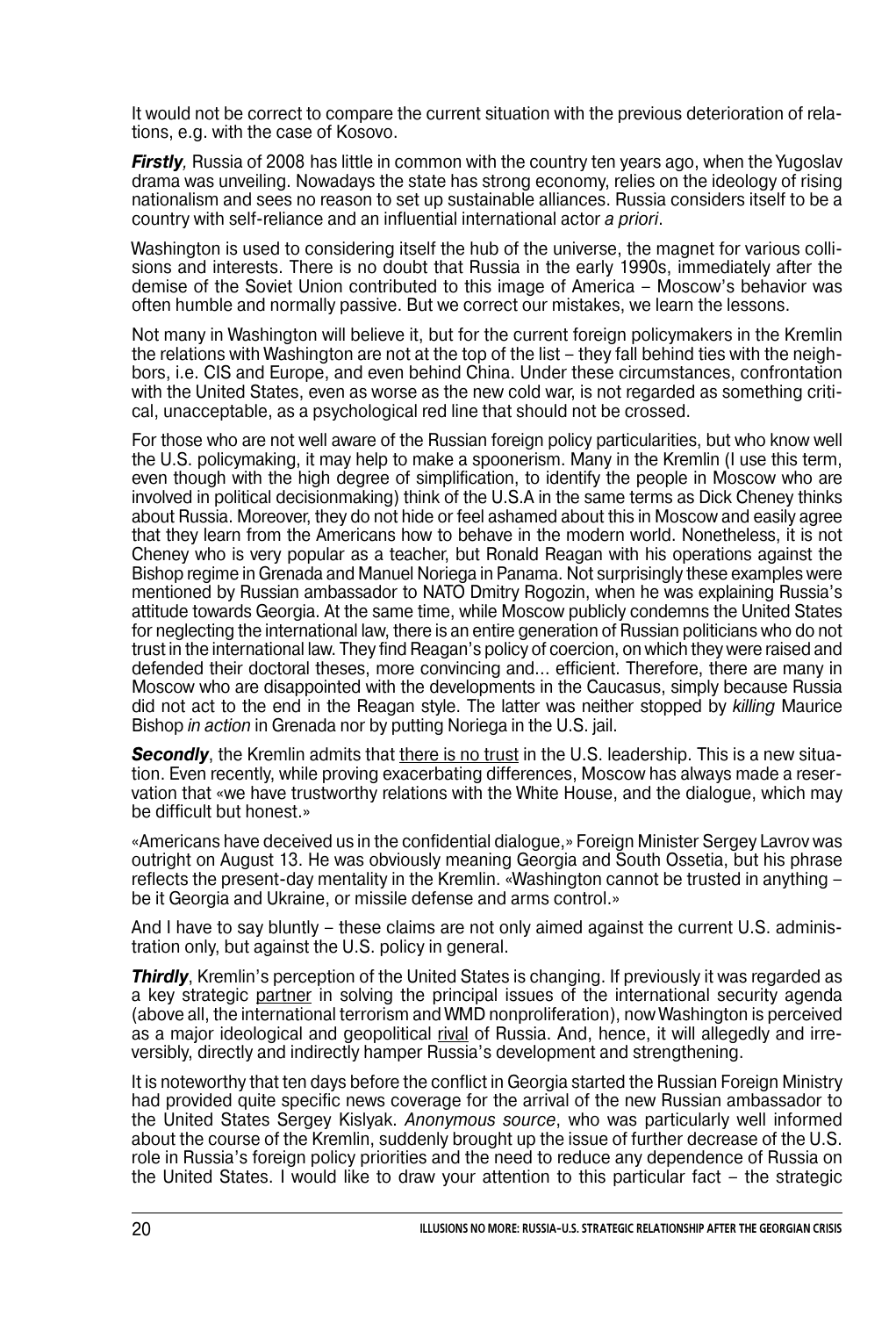course is aimed at diminishing any dependence of Russia on the United States. In fact, this is dissociation with Washington, the course towards further division.

First, this anonymous source presented his vision of the U.S. domestic situation – the latter allegedly faces a coming «large-scale existential crisis.» The «source» argued, «the United States is at the edge of dramatic and painful changes. First, it will have to learn to live within its means… We [Russia] may in the future reach the moment when we can afford to stop dis cussing in substance only those issues that the Americans are interested in.» In fact, Moscow has analyzed the lessons learned. As soon as Washington gets preoccupied with Islamic ter rorists or Iran, the Americans rush to Moscow. As soon as Russia starts to raise important questions – on Ukraine, on Georgia, on missile defense, or sets forth its own initiatives, such as prevention of arms race in outer space, the United States immediately gets bored and demonstrates little interest in any dialogue.

However, I assume that to a large extent, Moscow is also to blame for such turn of events – for a long time we allowed Washington to impose the agenda for our dialogue and mumbled about our own interests and problems (after all, we always knew what we *did not want*, but we had a little or no idea about what we want), so no one took us seriously.

So, according to the current interpretation of this peculiar anonymous source, Russia and the United States, according to the stance of the Foreign Ministry, are «not enemies», but «unfor tunately, are not yet friends, and are less and less dependent on each other.»

Thus, the current crisis in the Russian-U.S. relations has turned out to be inevitable. If it hadn't been for Georgian aggression in South Ossetia, there would have been some other pretext – a month sooner or a month later. And <u>unlike all previous tensions, the present-day confrontation</u> will affect (if it has not yet affected) the entire architecture of bilateral relations, including WMD nonproliferation issues and the fate of the nuclear arsenals.

Because it is not about Georgia, and even not about Ukraine (even though it is more about Ukraine than about Georgia)… This crisis relates to the global security architecture. It was able to withstand the post-bipolar world for some time, but now the castle is shabby and will hardly last for long.

It is not in the interests of Russia to put the head in the sand, since Moscow may be buried under the ruins of this bastion.

## **LA CRÓNICA DE LA BATALLA DECLARADA**

**QUESTION**: You say that the current crisis in Russia-U.S. bilateral relations was inevitable. Does it mean that it was not a surprise for Moscow?

**ORLOV**: Of course, it was not unexpected! It was a surprise only for the deaf and blind or ego centric American politicians and experts, who failed to see the signs sent by Moscow or pre ferred to stick to the fantasy about U.S. conducting the world orchestra. But there is no orchestra, there is no concert, nor a single conductor!

Today some of my respected U.S. colleagues ask me – why can't Moscow explain to the United States and the world the reasons for its behavior and its course of action as such? Let us not make pressure on Russia, let us not threaten it with sanctions, and let us give the Kremlin the chance to explain its position… The colleagues have good intentions by saying so. But my God, Russia has been trying to clarify its stance for nearly 18 months now. And if it sinks in further explanations, it may depreciate its own words.

He that hath ears to hear could not miss the message of Putin's speech in February 2007 in Munich. All right, let me quote it again,

> «We are seeing a greater and greater disdain for the basic principles of international law. And independent legal norms are, as a matter of fact, coming increasingly closer to one state's legal system. One state and, of course, first and foremost the United States, has overstepped its national borders in every way. This is visible in the economic, political, cul tural and educational policies it imposes on other nations. Well, who likes this? Who is happy about this?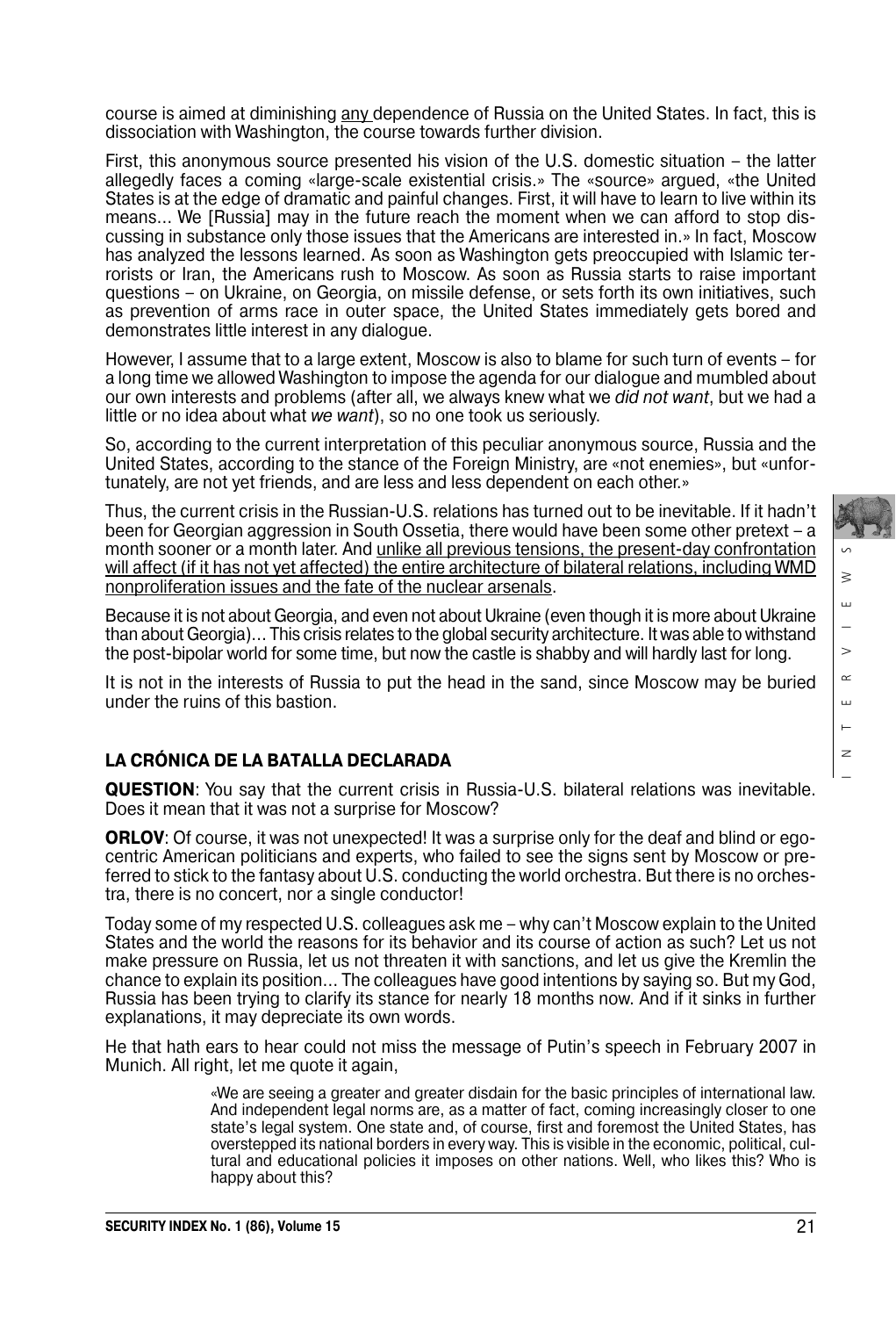In international relations we increasingly see the desire to resolve a given question accord ing to so-called issues of political expediency, based on the current political climate.

And of course this is extremely dangerous. It results in the fact that no one feels safe. I want to emphasize this – no one feels safe! Because no one can feel that international law is like a stone wall that will protect them.»

Was not it clear enough?

й и х

Now let us take my journal – the Security Index.

18 months ago in parallel to Putin's speech we published the article by the then Chief of the General Staff of the Russian Armed Forces Yury Baluevsky. And he wrote that the real military threat to Russian national security is «the U.S. military and political leadership's policy of main taining their leadership of the world and expanding their economic, political, and military presence in regions traditionally under Russian influence» (then he goes on naming other chal lenges).

So the Chief of the General Staff called the U.S. course the top priority threat for Russia! I can hear the voices of my colleagues saying – but now you have a different general heading this institution... But let's stop playing into this old-fashioned Kremlinology! The *Byzantine* of decisionmaking typical of Russia in the early 1990s is over and is now more characteristic of the Bush administration rather than of the Putin-Medvedev tandem. There are discussions about the foreign policy priorities, about emphasis in the area of international security, and not always the parties can overcome the variety of opinions. But in this very case we can speak about dominating view, regardless of the political figures.

A year ago in my journal we published the article by Lt.-Gen. (ret.) Gennady Evstafiev, one of the most experienced experts on nonproliferation and arms control. He analyzed the treaty after the treaty, the case after the case and demonstrated the discord in U.S.-Russian posi tions on key strategic matters – from the CFE Treaty to the outer space. His conclusion was evi dent, «the international legal underpinnings of arms control–which took decades to form–has begun to grow antiquated. In many ways it no longer meets current needs.»

Six months ago we published the interview by Foreign Minister Sergey Lavrov:

«We are concerned about the process of strategic offensive arms reduction and limitation. It is known that in 2009 the restrictions of the START Treaty will expire and, meanwhile, the United States intensifies its efforts to deploy the global missile defense system. Under such circum stances, strategic stability cannot continue to be the exclusive area of U.S.-Russian relations. The remaining bipolarity should be overcome, this sphere should open to all concerned parties.»

So all words have been said out loud, while the relations have been aggravating slowly and nearly inevitably. The parties were crawling into the crisis, could notice this, but seemingly did not undertake any efforts to prevent the emerging peril of tensions, to think anew. The Kremlin was preparing its secret diplomatic and political weapons for the potential sharp decline in rela tions with the United States. In the course of this process, Moscow was step by step reducing the number of issues (pivotal to the Russian national interests) that could suffer from such ten sions. Curiously enough, the U.S. administration was not willing to give new impetus to rela tions with Russia either. As a result, sluggish summits took place between Presidents Putin and Bush in Sochi in April and Presidents Medvedev and Bush in Japan in July.

#### **CUT DOWN NUCLEAR ARSENALS: INDEPENDENTLY, PERSISTENTLY, WITH DIGNITY**

**QUESTION**: Let us touch upon the issue of nuclear nonproliferation and arms control. What are the priorities of the Medvedev administration in this area now that there is a crisis in strategic relationship with the United States?

**ORLOV:** The priorities are the same as they were before the crisis. And I would like to draw your attention to this fact – for Russia, such issues as nonproliferation and disarmament are not the exclusive part of the bilateral dialogue with the United States. Disarmament agenda may change, but nonproliferation is a significant part of our interaction with the world community. So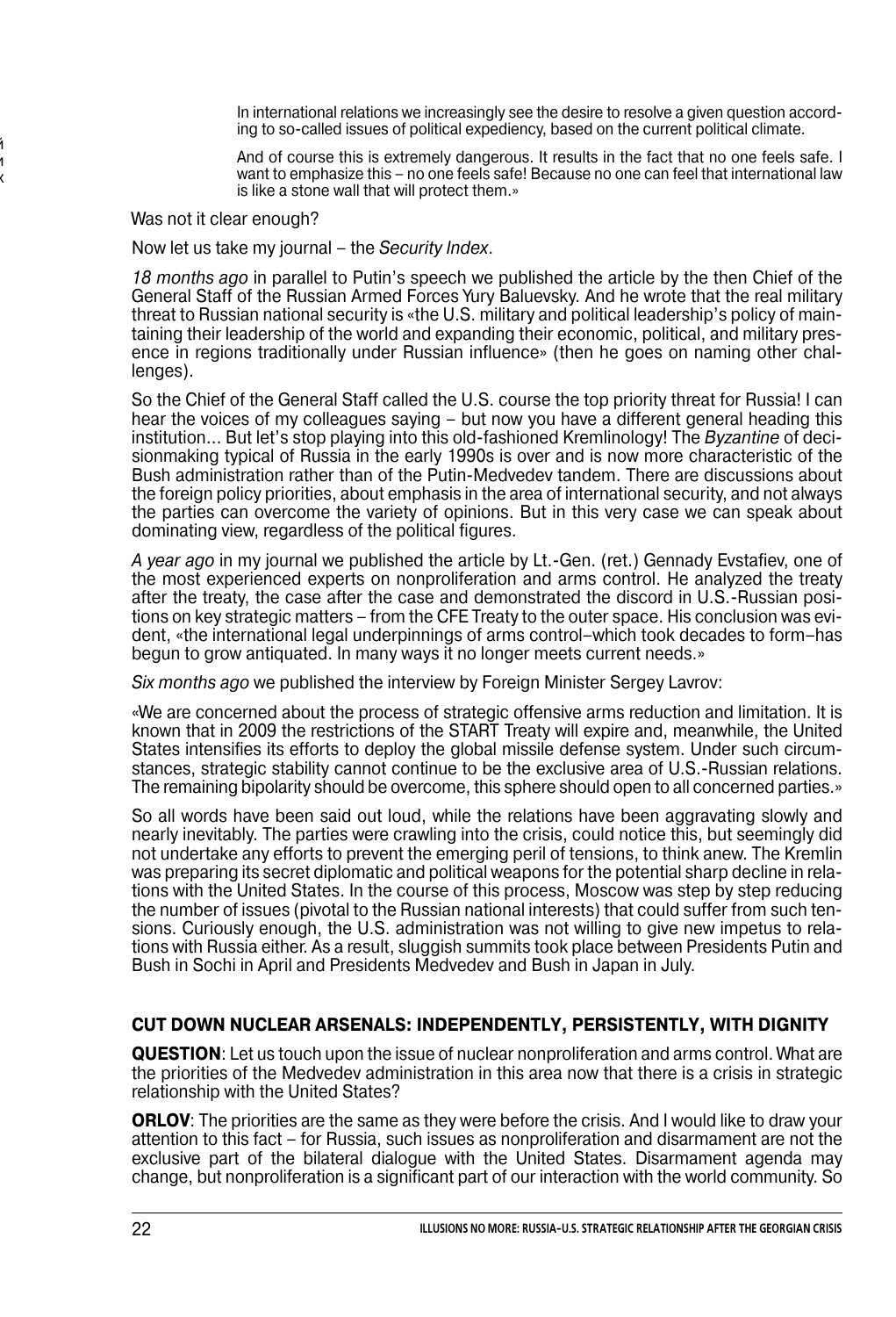Moscow has no reason to revise its WMD nonproliferation principles mentioned in the Russian Foreign Policy Concept that was approved by President Medvedev on July 12, 2008. Russia

- $\Box$  still considers its commitments under the WMD nonproliferation, arms control and disarmament treaties as key obligations aimed at maintaining and strengthening interna tional security. As President Medvedev noted recently, even though «the nonprolifera tion regime we inherited is not best suited to today's tasks. But even this regime has not exhausted its positive potential»;
- $\square$  «reaffirms its unfailing policy of developing multilateral foundations of nonproliferation of nuclear weapons, other weapons of mass destruction and means of their delivery»;
- $\square$  «promotes the early entry into force of the Comprehensive Nuclear-Test-Ban Treaty»;
- $\Box$  «promotes the prevention of deployment of weapons in outer space and the establishment of a system of collective response to potential missile threats on an equal basis, and opposes unilateral actions in the field of strategic anti-missile defense that are destabilizing international situation»;
- $\Box$  «consistently speaks for the prevention of the arms race, opposes attempts to develop and deploy destabilizing, including new types, weapons, such as low-yield nuclear war heads, non-nuclear intercontinental ballistic missiles, and strategic anti-missile sys tems»;
- $\Box$  «is prepared to negotiate with all nuclear powers a reduction of strategic offensive weapons (intercontinental ballistic missiles, submarine-launched ballistic missiles as well as heavy bombers and warheads they carry) up to a minimum level sufficient to maintain strategic stability.»

For Russia it is important to have progress in nuclear nonproliferation, to succeed in preparing and conducting the 2010 NPT Review Conference. Russia is not disillusioned about this treaty and, unlike the current U.S. administration, we do not play with it in favor of our narrow inter ests or due to the changing political environment.

**QUESTION**: OK, a more specific question now. START I expires in a year or so. Will it be replaced with something else? Should it be extended? If yes, how can we do it? You have just said that the strategic dialogue has transformed into strategic pause.

**ORLOV:** As far as the official position is concerned. Russia is and will continue to be interested in developing legally binding agreements with the United States in the area of disarmament and arms control. Moreover, it attaches «exceptional importance» to the issue of achieving new agreement to replace START I. Russia would like to ensure the continuity of the process, to strengthen the confidence-building measures and transparency in the sphere of outer space activities and missile defense. President Medvedev recently stated very clearly that what he wants is a «legally binding treaty» and not «a declaration.»

If one gets into substance, SORT Treaty is in fact «a declaration», even though it has a legal wrapping. By the way it must have passed the Congress mainly thanks to its declarative char acter. I assume that in the current situation – regardless of the outcome of the presidential elections – one should not expect the U.S. ratification of real treaties on strategic matters between Russia and the United States. Hopes are vague here. An eloquent example is the decision of the Congress to reject the U.S.-Russian agreement on cooperation in peaceful nuclear energy uses – this happened in August and Georgia was used as a pretext. How can Georgia or the Caucasus in general be related to the aforementioned agreement? It seemed that Russia cooperated in good faith with the United States on the nuclear dossier of Tehran. However, one clause stipulating the treaty is followed by another one, and so on, and so on.

Does the same fate expect new START Treaty (first, it should be negotiated, of course, and there has been apparently no progress since the initial talks in Sochi in spring 2008)?

I would dare to ask an uneasy question – under these circumstances, should Russia aim at elaborating new bilateral treaty with the United States on arms control?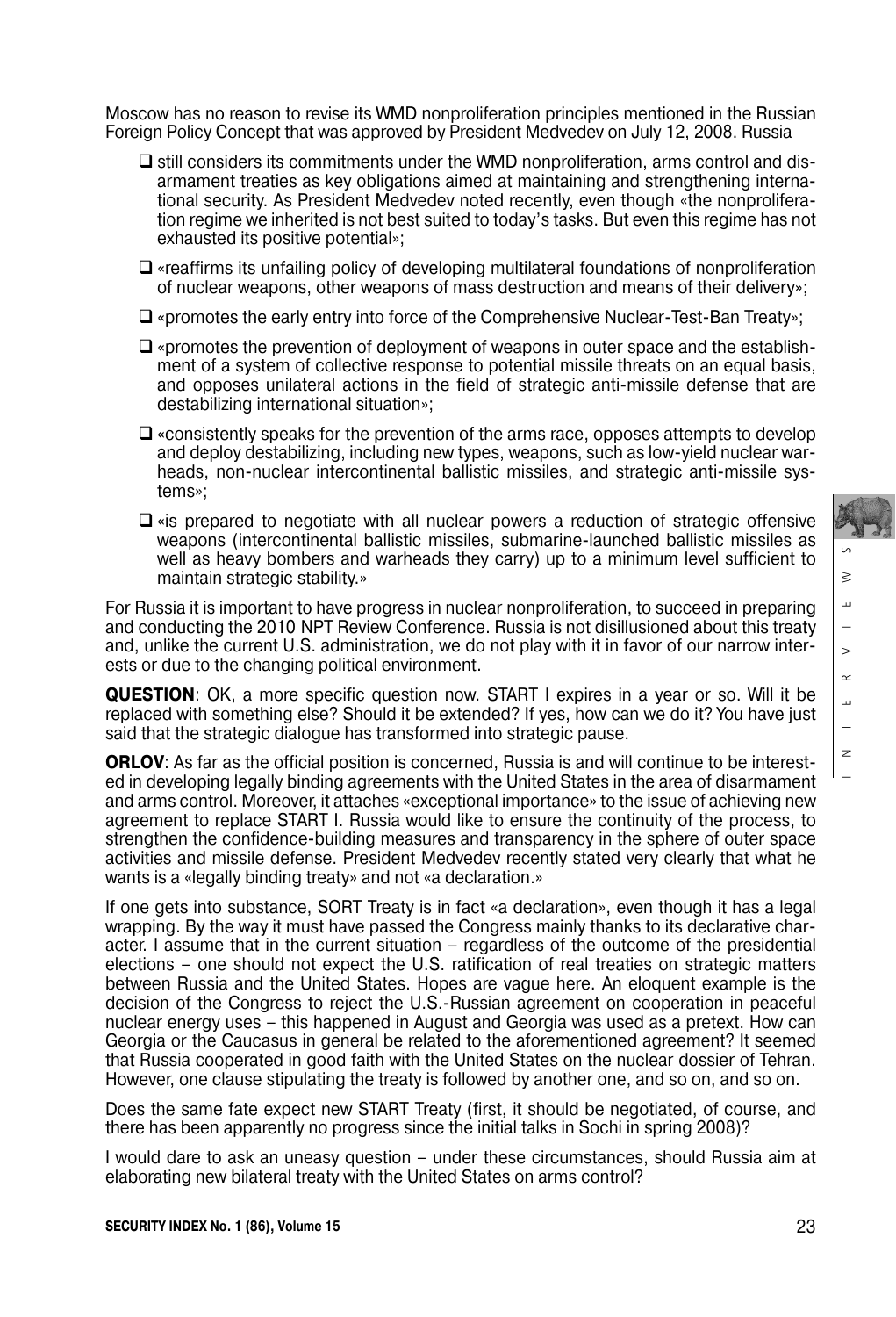Due to the high unpredictability of global situation and failed attempts of strategic dialogue with Washington, Russia should abandon the years of practice of symmetric steps with the United States in the area of nuclear arms reduction.

We should keep the door open – let START I die by itself in December 2009. Let us not revive the dead. The verification mechanisms of this treaty are dear to the hearts of many negotiators who worked at START I. However, they are awkward, cumbersome and may even become use less for Russia under the new circumstances of its relations with the United States.

In general, Russia should keep its hands free as far as nuclear disarmament is concerned. It should proceed from its own interests and calculations instead of plunging into negotiations that have no prospects. Moscow should avoid the temptation of ceding to the promises which the other party cannot observe, as the life shows.

**QUESTION**: Does it mean that Russia should get back to building up strategic nuclear arse nal?

**ORLOV:** No, this would be a simplistic way of understanding my words. Russia does not need its current level of strategic nuclear arms. For military and financial reasons Moscow should be willing to reduce them step by step. Moreover, Russia should and can demonstrate its leadership in nuclear disarmament. Who said that the Georgian crisis may prevent it from doing so?

Russia can and should reach the 2010 NPT Review Conference with the declaration on grad ual reduction of its strategic nuclear arms to 1,000 warheads. Does it need more to repel the threats that the country faces today? Why should Moscow always look at the United States and beg for new arms reduction treaties and endless talks?

Russia can act decisively and independently. Many states expect this step from Russia – they appreciate Moscow's new independent foreign policy course, and along with Russia they plan to be leading actors in the new international security architecture.

**QUESTION**: What about irreversibility of such nuclear arms reductions?

**ORLOV:** In the modern unpredictable world it is quite difficult to speak about irreversibility. However, Russia cannot neglect the growing trend towards nuclear disarmament. One can remember the initiative of the Hoover Four (which, despite some reservations, got positive response in Russian diplomatic circles), the U.K. steps and the deliberations in France. In the future Russia would like to fix the current reductions in the treaty developed by all nuclear weapon states. This could demonstrate our compliance in good faith with the NPT commitments. Probably, it would make sense to work out a schedule for our common drift to the nuclear-free world.

But we have to be honest – this process may take decades. In the next 25 years the issue of total elimination of nuclear weapons, which make the backbone of Russia's security, is not on the agenda. So, it must be the «Strategy 2050» rather than «Strategy 2020».

## **IRAN – «THE PROGRAM IS NOT RESPONDING»**

**QUESTION**: How will the Russia-U.S. crisis affect Moscow's position on the Iranian nuclear program?

**ORLOV:** Russia has its own vision of the Iranian nuclear program and it has never been dictat ed from Washington. For instance, many experts in Moscow believed that the fear of Tehran's nuclear bomb was exaggerated, even though they recognized the significance of the issue.

In general, we maintain a constructive dialogue with the United States on Iran. Sometimes this dialogue transformed into monologues, but in my opinion, we have always tried to listen to each other.

Let me emphasize the evolution in Russia's relations with Tehran. Russia's political leadership is disappointed with the possibilities of large-scale strategic dialogue with Iran. Despite tremendous endeavors of Moscow, the dialogue has failed and each party sticks to its position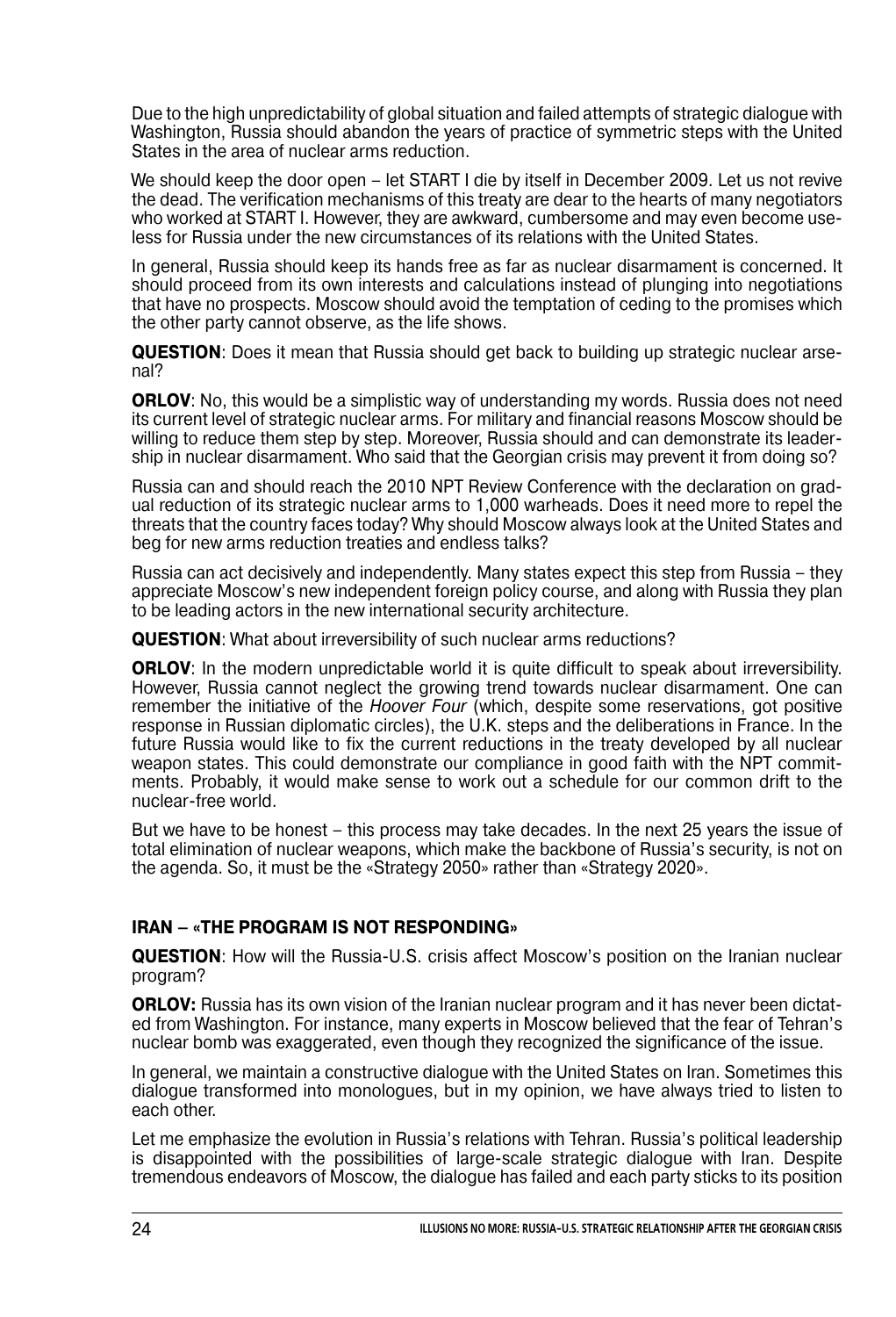INTERVIEWS  $\geq$ Ш  $\geq$  $\approx$ Щ  $\mathbf{r}$  $\overline{z}$ 

and pursues its own interests. The Kremlin assumes that Iran was not ripe for broad geopoliti cal compromise with Moscow that would enable the parties to launch a serious game in the nuclear and gas spheres. As far as I know, Tehran suffers the same disillusions – it blames Moscow for the lack of desire to strike the deals.

Anyway Russia has expelled Iran out of the list of its priority partners in the region and insult ingly put it in the same range as Saudi Arabia and Libya. This makes a sharp contrast with the rapidly expanding strategic partnership with Turkey which has good long-term prospects.

Such turn of events could create new favorable terms for the dialogue with the United States on Iran. Nonetheless, the recent months have indicated little or no progress in such dialogue – it has not been intensified and on the contrary has been dying, just like the UN Security Council resolutions.

If John McCain is elected in the United States, I can see no future for the revival of the Russia- U.S. dialogue on Iran. If Barack Obama is elected, there may be more positive outcome. Russia and the United States could make a review of bilateral talks on Iran and develop a new common approach.

Such attitude would mean the initiation of a direct dialogue between Iran and the United States, including the issues of security assurances to Tehran and normalization of U.S.-Iranian relations, Iran's right to uranium enrichment but its own voluntary moratorium on enrichment or limitation of such enrichment, and the maximum application of the IAEA mechanisms to control the situation in Iran.

### **«MARRIAGE OF CONVENIENCE» OR «HAPPY DIVORCE»**

**QUESTION:** Now we have eventually reached the topic of the U.S. elections – otherwise one may presume that the November factor does not exist in the Russia-U.S. relations…

**ORLOV:** Yes, it would be strange to pretend that the outcome of the November elections is not taken into account. Since I represent an NGO, I can afford to call a spade a spade – the Kremlin looks at Obama, but is getting ready for McCain. Such tactics is logical – be prepared for the worst. This approach explains some Russia's steps on the international arena this fall. So winter is coming.

Certainly, even the election of McCain does not shut the window of opportunity for the bilater al dialogue. The time will pass, the dust will settle… But I suspect that the agenda for bilateral debate on nonproliferation and arms control has been brought to minimum. And there will be no time or desire for multilateral forums. Then there is no doubt that Russia will continue to pursue the current course of diminishing interdependence, will play its own game without taking into account the United States.

If Obama comes to power, it depends. The most optimistic scenario implies the cumulative effect of young presidents. Putin may step aside and give Medvedev the chance to play a lead ing part. Common interests, technological advancement, lack of bias and confidence in the effectiveness of multilateral diplomatic mechanisms – all this may facilitate the rapprochement of the two presidents. And then the bilateral agenda may be enriched with the resumption of strategic dialogue, which may gain new momentum.

Joint work is needed at

- $\square$  new pan-European security mechanisms;
- $\square$  revival of the Conference on Disarmament in Geneva
- □ CTBT's entry into force:
- $\square$  ensuring the success of the 2010 NPT Review Conference;
- $\Box$  new cooperative approach towards nuclear India;
- $\Box$  new joint approach towards Iran;